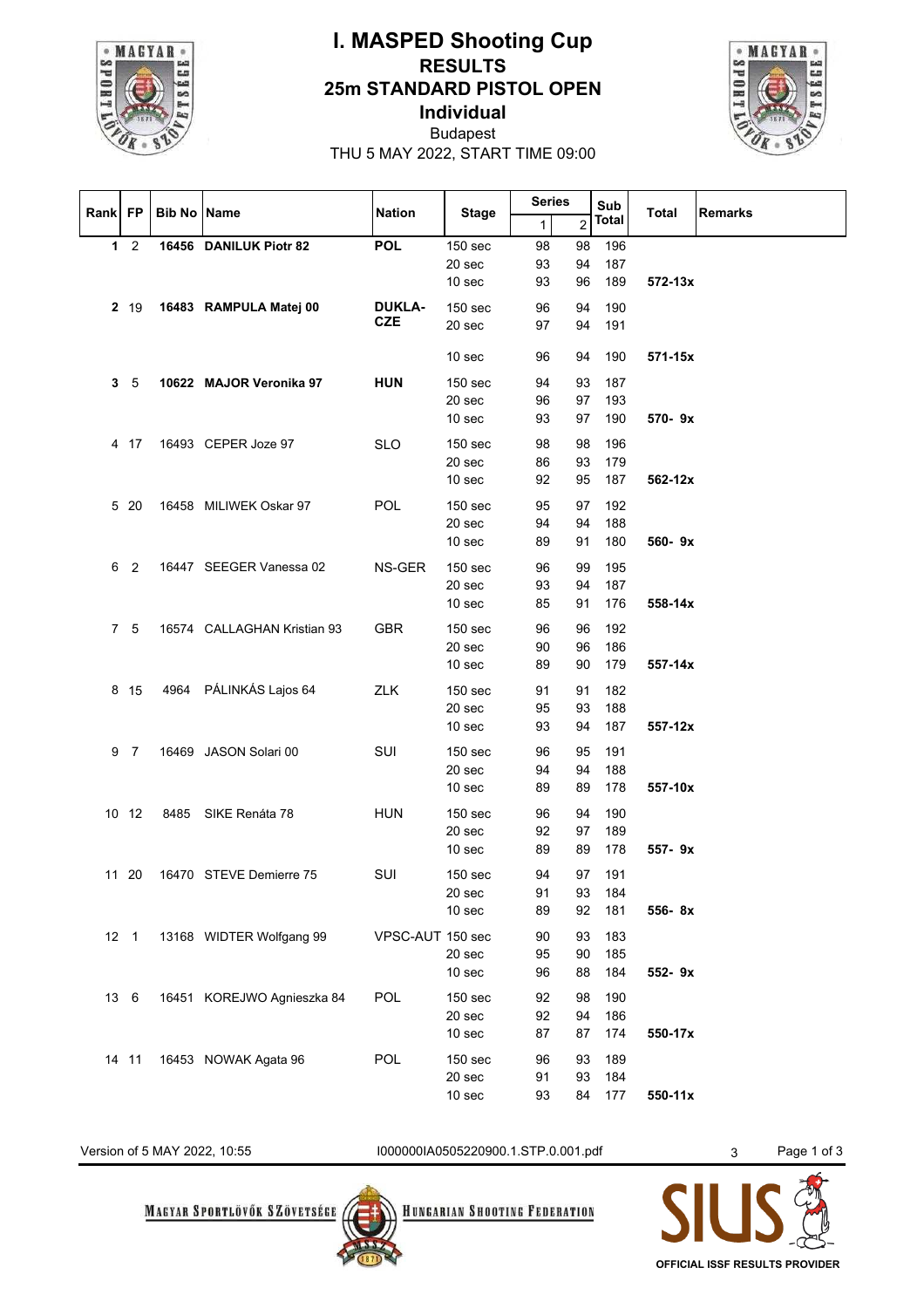| Rank | FP    | <b>Bib No Name</b> |                               | <b>Nation</b> | <b>Stage</b>       |              | <b>Series</b>  |       | Sub          |                |
|------|-------|--------------------|-------------------------------|---------------|--------------------|--------------|----------------|-------|--------------|----------------|
|      |       |                    |                               |               |                    | $\mathbf{1}$ | $\overline{2}$ | Total | <b>Total</b> | <b>Remarks</b> |
| 15 6 |       |                    | 16471 ADRIAN Schaub 97        | SUI           | 150 sec            | 92           | 94             | 186   |              |                |
|      |       |                    |                               |               | 20 sec             | 93           | 89             | 182   |              |                |
|      |       |                    |                               |               | 10 sec             | 91           | 91             | 182   | 550- 5x      |                |
|      | 16 9  |                    | 16454 PAWLUCZEK Wioletta 97   | <b>POL</b>    | 150 <sub>sec</sub> | 92           | 93             | 185   |              |                |
|      |       |                    |                               |               | 20 sec             | 94           | 94             | 188   |              |                |
|      |       |                    |                               |               | 10 <sub>sec</sub>  | 91           | 85             | 176   | 549- 7x      |                |
|      | 17 10 |                    | 13189 LIDDON Jessica 93       | <b>SCO</b>    | 150 <sub>sec</sub> | 94           | 95             | 189   |              |                |
|      |       |                    |                               |               | 20 sec             | 93           | 94             | 187   |              |                |
|      |       |                    |                               |               | 10 <sub>sec</sub>  | 83           | 88             | 171   | 547-10x      |                |
|      | 18 7  |                    | 9278 CSONKA Zsófia 83         | <b>HUN</b>    | 150 <sub>sec</sub> | 96           | 98             | 194   |              |                |
|      |       |                    |                               |               | 20 sec             | 93           | 87             | 180   |              |                |
|      |       |                    |                               |               | 10 <sub>sec</sub>  | 89           | 81             | 170   | 544-12x      |                |
|      | 19 16 |                    | 16450 BOREK Julita 95         | <b>POL</b>    | 150 <sub>sec</sub> | 95           | 98             | 193   |              |                |
|      |       |                    |                               |               | 20 sec             | 90           | 88             | 178   |              |                |
|      |       |                    |                               |               | 10 <sub>sec</sub>  | 86           | 87             | 173   | 544-11x      |                |
|      | 20 12 |                    | 16494 TKALEC Peter 68         | <b>SLO</b>    | 150 sec            | 93           | 97             | 190   |              |                |
|      |       |                    |                               |               | 20 sec             | 90           | 87             | 177   |              |                |
|      |       |                    |                               |               | 10 sec             | 89           | 88             | 177   | 544-9x       |                |
|      |       |                    | 21 14 16452 KRÓL Natalia 93   | <b>POL</b>    | 150 sec            | 96           | 93             | 189   |              |                |
|      |       |                    |                               |               | 20 sec             | 91           | 92             | 183   |              |                |
|      |       |                    |                               |               | 10 sec             | 85           | 86             | 171   | 543-8x       |                |
|      | 22 15 |                    | 16492 HRIBAR Jan 00           | <b>SLO</b>    | 150 <sub>sec</sub> | 90           | 94             | 184   |              |                |
|      |       |                    |                               |               | 20 sec             | 90           | 90             | 180   |              |                |
|      |       |                    |                               |               | 10 sec             | 90           | 85             | 175   | 539- 7x      |                |
|      | 23 1  |                    | 16443 V.D. Osten-Fabec Ian 03 | NS-GER        | 150 <sub>sec</sub> | 91           | 92             | 183   |              |                |
|      |       |                    |                               |               | 20 sec             | 88           | 92             | 180   |              |                |
|      |       |                    |                               |               | 10 <sub>sec</sub>  | 87           | 88             | 175   | 538-8x       |                |
|      | 24 11 |                    | 16455 JAROSINSKA Maja 01      | <b>POL</b>    | 150 <sub>sec</sub> | 93           | 95             | 188   |              |                |
|      |       |                    |                               |               | 20 sec             | 92           | 82             | 174   |              |                |
|      |       |                    |                               |               | 10 <sub>sec</sub>  | 88           | 85             | 173   | 535- 7x      |                |
|      | 25 19 |                    | 16515 LERCHNER Stefan 00      | NÖ-AUT        | 150 sec            | 86           | 93             | 179   |              |                |
|      |       |                    |                               |               | 20 sec             | 87           | 94             | 181   |              |                |
|      |       |                    |                               |               | 10 <sub>sec</sub>  | 87           | 86             | - 173 | 533- 5x      |                |
|      |       |                    | 26 14 16460 ROSA Jakub 01     | <b>POL</b>    | 150 <sub>sec</sub> | 90           | 92             | 182   |              |                |
|      |       |                    |                               |               | 20 sec             | 76           | 91             | 167   |              |                |
|      |       |                    |                               |               | 10 <sub>sec</sub>  | 92           | 88             | 180   | 529-10x      |                |
|      |       |                    | 27 10 16473 CÉDRIC Grisoni 91 | SUI           | 150 <sub>sec</sub> | 86           | 89             | 175   |              |                |
|      |       |                    |                               |               | 20 sec             | 88           | 88             | 176   |              |                |
|      |       |                    |                               |               | 10 <sub>sec</sub>  | 91           | 84             | 175   | 526-10x      |                |
|      | 28 4  |                    | 16472 DYLAN Diethelm 93       | SUI           | 150 <sub>sec</sub> | 92           | 94             | 186   |              |                |
|      |       |                    |                               |               | 20 sec             | 86           | 85             | 171   |              |                |
|      |       |                    |                               |               | 10 <sub>sec</sub>  | 86           | 83             | 169   | 526-7x       |                |
|      | 29 16 |                    | 16548 DYRCZ Emil 62           | <b>POL</b>    | 150 <sub>sec</sub> | 91           | 85             | 176   |              |                |
|      |       |                    |                               |               | 20 sec             | 88           | 84             | 172   |              |                |
|      |       |                    |                               |               | 10 <sub>sec</sub>  | 70           | 78             | 148   | 496-2x       |                |
|      | 30 4  |                    | 16449 THÜRMER Franziska 06    | NS-GER        | 150 <sub>sec</sub> | 87           | 88             | 175   |              |                |
|      |       |                    |                               |               | 20 sec             | 80           | 86             | 166   |              |                |
|      |       |                    |                               |               | 10 <sub>sec</sub>  | 73           | 81             | 154   | 495-7x       |                |
|      | 31 17 |                    | 16549 WAGNER Michal 80        | <b>POL</b>    | 150 <sub>sec</sub> | 86           | 78             | 164   |              |                |
|      |       |                    |                               |               | 20 sec             | 85           | 85             | 170   |              |                |
|      |       |                    |                               |               | 10 sec             | 63           | 66             | 129   | 463-1x       |                |
|      |       |                    |                               |               |                    |              |                |       |              |                |

Version of 5 MAY 2022, 10:55 I000000IA0505220900.1.STP.0.001.pdf 3 Page 2 of 3

**MAGYAR SPORTLÖVŐK SZÖVETSÉGE** 



**HUNGARIAN SHOOTING FEDERATION**